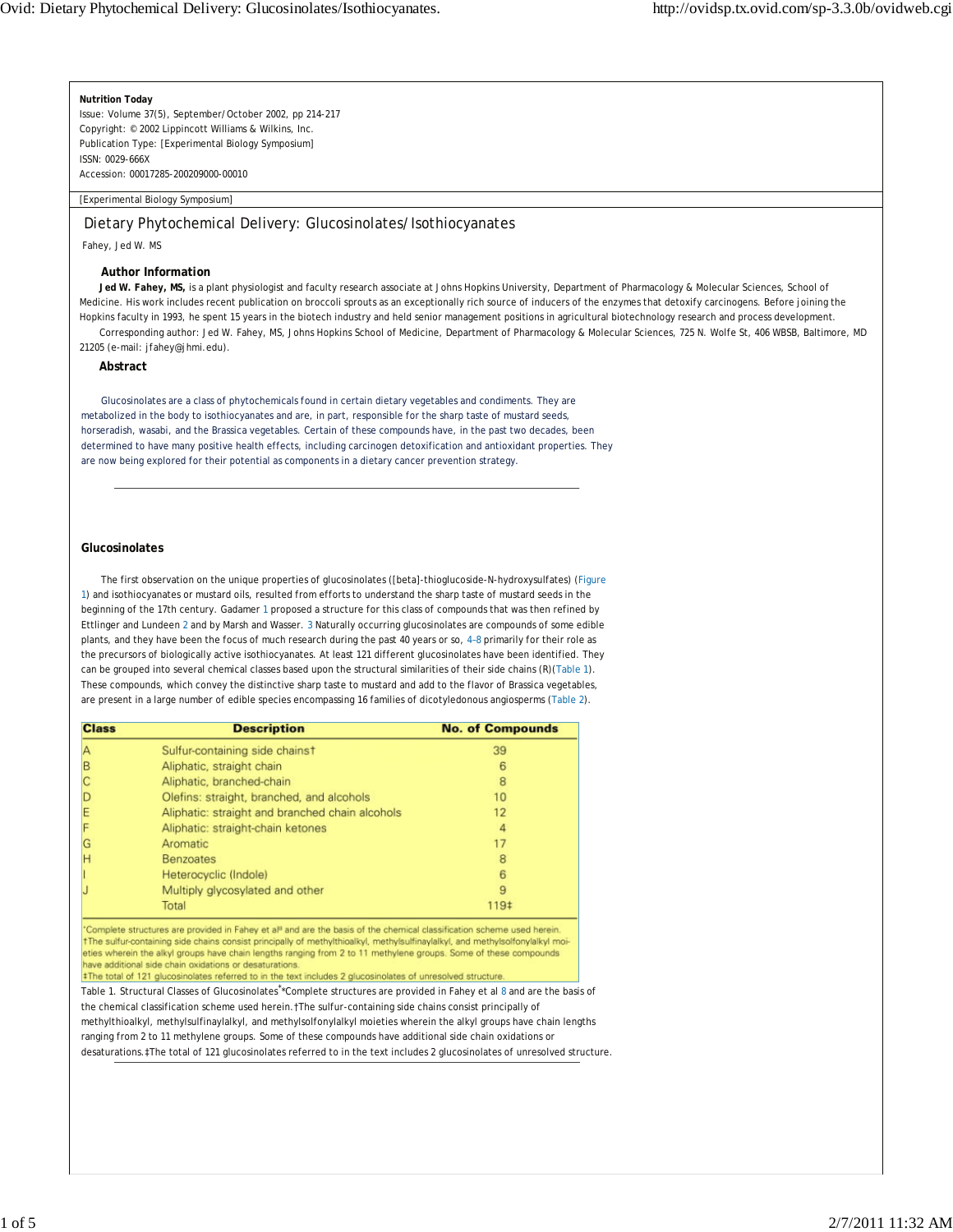| <b>Family</b>             | <b>Chemical Class*</b> |
|---------------------------|------------------------|
| <b>Bataceae</b>           |                        |
| <b>Brassicaceae</b>       | $A-J$                  |
| <b>Bretschneideraceae</b> | E, G                   |
| Capparaceae               | A, B, C, D, E, F, G, I |
| Caricaceae                | G                      |
| Euphorbiaceae             | C, E                   |
| Gyrostemonaceae           | C                      |
| Limnanthaceae             | E, G                   |
| Moringaceae               | C, E, G, J             |
| Pentadiplandraceae        | G                      |
| Phytolaccaceae            | C, E, G                |
| Pittosporaceae            | G                      |
| Resedaceae                | E, G, I, J             |
| Salvadoraceae             | C, G                   |
| <b>Tovariaceae</b>        | C                      |
| <b>Tropaeloaceae</b>      | B, C, E, G             |

\*Codification of chemical classes refers to Table 1.

Table 2. Structural Classes of Glucosinolates<sup>\*</sup> Glucosinolate-containing Angiosperm Families and the General Classes of Glucosinolates That Have Been Described in Those Families\*Codification of chemical classes refers to Table 1.



### Figure 1. Glucosinolate structure. Side chains (R) are listed in Table 1.

The common feature of glucosinolates is their [beta]-thioglucoside-*N*-hydroxysulfate moiety. They have side chains containing straight or branched carbon chains, aromatic or indole-rings that may be glycosylated, desaturated, or functionalized with hydroxyl groups, carbonyl groups, or sulfur linkages in various oxidation states. The methylthioalkyl- (eg, glucoraphanin, glucoerucin, glucoirebin, blucoalyssin), aromatic- (eg, glucotropaeolin, gluconasturtiin), and indole- (eg, glucobrassicin) glucosinolates have been most extensively studied. Fully one third of naturally occurring glucosinolates have a side chain containing a sulfur atom in various states of oxidation (eg, methylthioalkyl, methylsufinylalkyl, or methylsufonylalkyl). These glucosinolates with sulfur-containing side chains are abundant in the Brassicaceae, a plant family containing vegetables such as broccoli, cauliflower, and cabbage. This family contains more than 350 genera and also includes plants such as capers (*Capparis spinosa*), wasabi (*Wasabi japonica*), arugula (*Eruca sativa*), and radish (*Raphanus sativus*) that have been used for food or medicinal purposes by various cultures throughout many centuries. In addition, it contains many plants such as crambe (*Crambe abyssinica*) and rapeseed (*Brassica napus*) that are used for animal fodder and that contain glucosinolates such as progoitrin that have been linked to the development of goiter and other "antinutritional" physiologic effects. The levels of glucosinolates in many of the plants in which they occur can range from 1% of dry weight in vegetative tissues of many Brassica vegetables (also known as crucifers or cole crops) to as much as 10% in the seeds of some plants.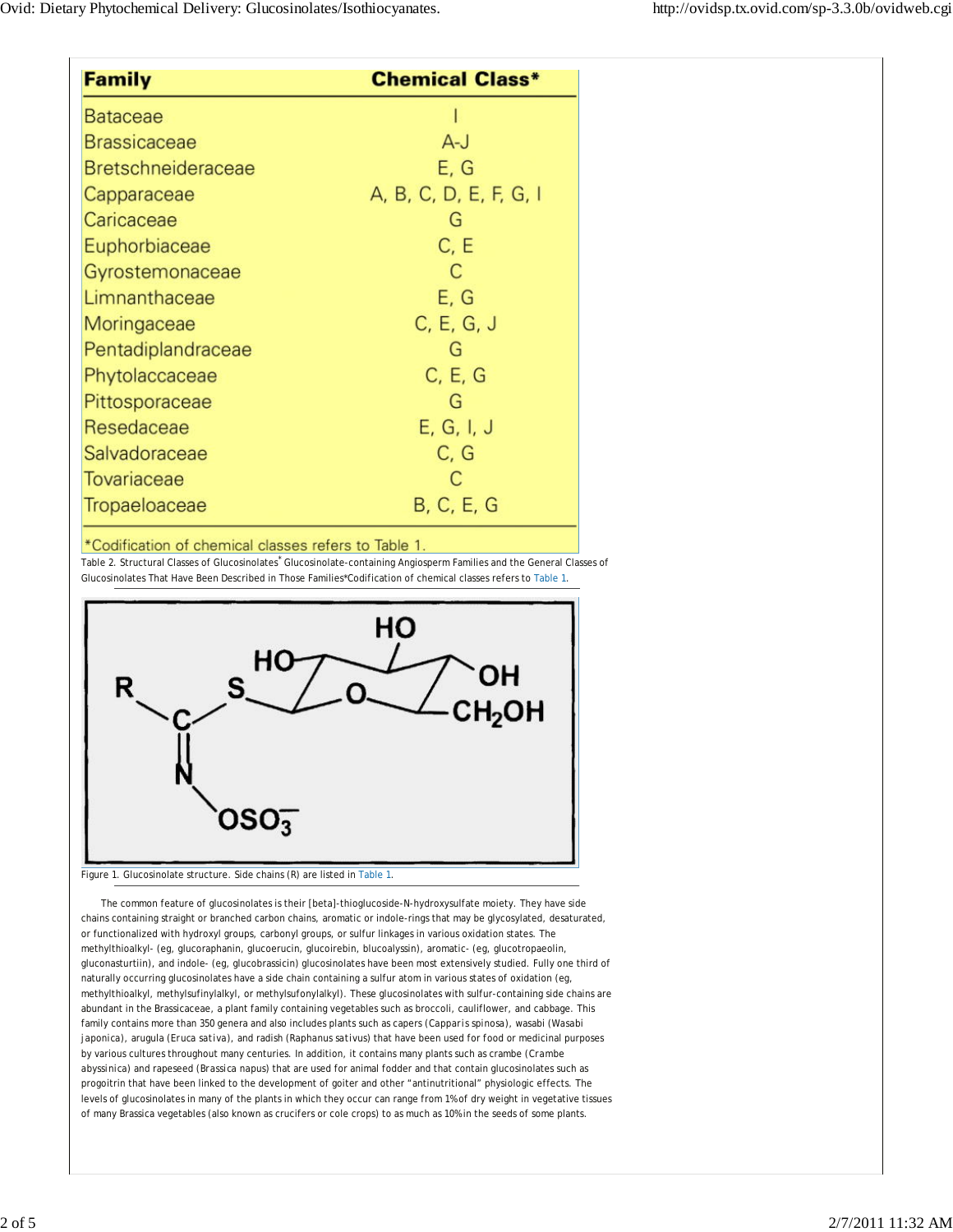#### **Functional Properties of Glucosinolates**

Much previous research focused on the prevalence of certain antinutritional or goitrogenic glucosinolates in the protein-rich meal from widely grown oilseed crops and in some domesticated vegetable crops. There is, however, another positive side of this picture represented by the therapeutic or prophylactic properties of other so-called "functional" glucosinolates with potential dietary or pharmacologic application. Glucosinolates and/or their breakdown products have long been known for their fungicidal, bacteriocidal, nematocidal, allopathic, and insectfeeding attractant and deterrent properties. 6,9 Isothiocyanates such as sulforaphane have been shown to be active against numerous human pathogens such as *Escherichia coli, Salmonella typhimurium,* and *Candida* sp. 10,11 Medicinal properties have been ascribed to such cruciferous vegetables as cabbage and mustard, which have been used as wound poultices and antitumor agents for centuries. 12 Viewed in the context of epidemiologic evidence and a growing number of in vitro, animal, and clinical studies, the identification of Phase 2 enzyme elevation by specific phytochemicals, including glucosinolates/isothiocyanates, strongly suggests the involvement of these compounds in cancer chemoprotection. 13–16

#### **Glucosinolates and a Dietary Chemoprevention Strategy**

One of the guiding principles in the development of dietary chemoprotective strategies has been the identification of chemical agents that induce a group of proteins, including the Phase 2 detoxification enzymes, in mammalian tissue. 17 These proteins reduce the risk of chemical carcinogenesis: (1) by inactivating reactive carcinogens by destruction of their reactive centers (eg, epoxide hydrolase) or by conjugating them with endogenous ligands thereby facilitating their elimination from the body (eg, glutathione *S*-transferase) or (2) by their antioxidant function within the body (eg, heme oxygenase and ferritin). In the cruciferous vegetables (eg, broccoli, *Brassica oleracea* var. *italica*; cabbage, *B. oleracea* var. *capitata;* cauliflower, *B. oleracea* var. *botrytis;* Brussel sprouts, *B. oleracea* var. *gemmifera;* watercress, *Nasturtium officinalis*) this inducer activity is principally due to the highly reactive isothiocyanates (eg, sulforaphane and phenethyl isothiocyanate). 18,19

#### **Glucosinolates and Oxidative Stress**

The widespread belief that oxidative damage plays a major role in cancer, aging, and several chronic diseases has focused scientific and public attention on the possibility that antioxidants could prevent or at least retard these processes. Direct antioxidants (eg, glutathione, tocopherols, ascorbic acid, and carotenoids) are substances that can participate in physiological, biochemical, or cellular processes that inactivate free radicals or that prevent free radical-initiated chemical reactions. Direct antioxidants may also exhibit pro-oxidant effects under some experimental conditions, but whether these properties play a significant role in vivo remains unclear. In contrast, indirect antioxidants are not able to participate in radical or redox reactions as such, but they boost the antioxidant capacity of cells by a variety of mechanisms and thereby afford protection against oxidative stress. A largely ignored consequence of Phase 2 enzyme induction is thus their contribution to this cellular antioxidant capacity. 20

#### **REFERENCES**

1. Gadamer J. Uber das Sinigrin. Ber Dtsch Chem Ges. 1897; 30:2322–2329. **SFX** [Context Link]

2. Ettlinger MG, Lundeen AJ. The structures of sinigrin and sinalbin: an enzymatic rearrangement. J Am Chem Soc. 1956; 78:4172–4173. **SFX** [Context Link]

3. Marsh RE, Waser J. Refinement of the crystal structure of sinigrin. Acta Crystallogr B. 1970; 26:1030–1037. **SFX** [Context Link]

4. Fenwick GR, Heaney RK, Mullin WJ. Glucosinolates and their breakdown products in food and food plants. Crit Rev Food Sci Nutr. 1983; 18:123–201. **SFX Bibliographic Links** [Context Link]

5. Rosa EAS, Heaney RK, Fenwick GR, Portas CAM. Glucosinolates in crop plants. Hort Rev. 1997; 19:99–215. [Context Link]

6. Brown PD, Morra MJ. Control of soil-borne plant pests using glucosinolate-containing plants. Adv Agron. 1997; 61:167–231. **SFX** [Context Link]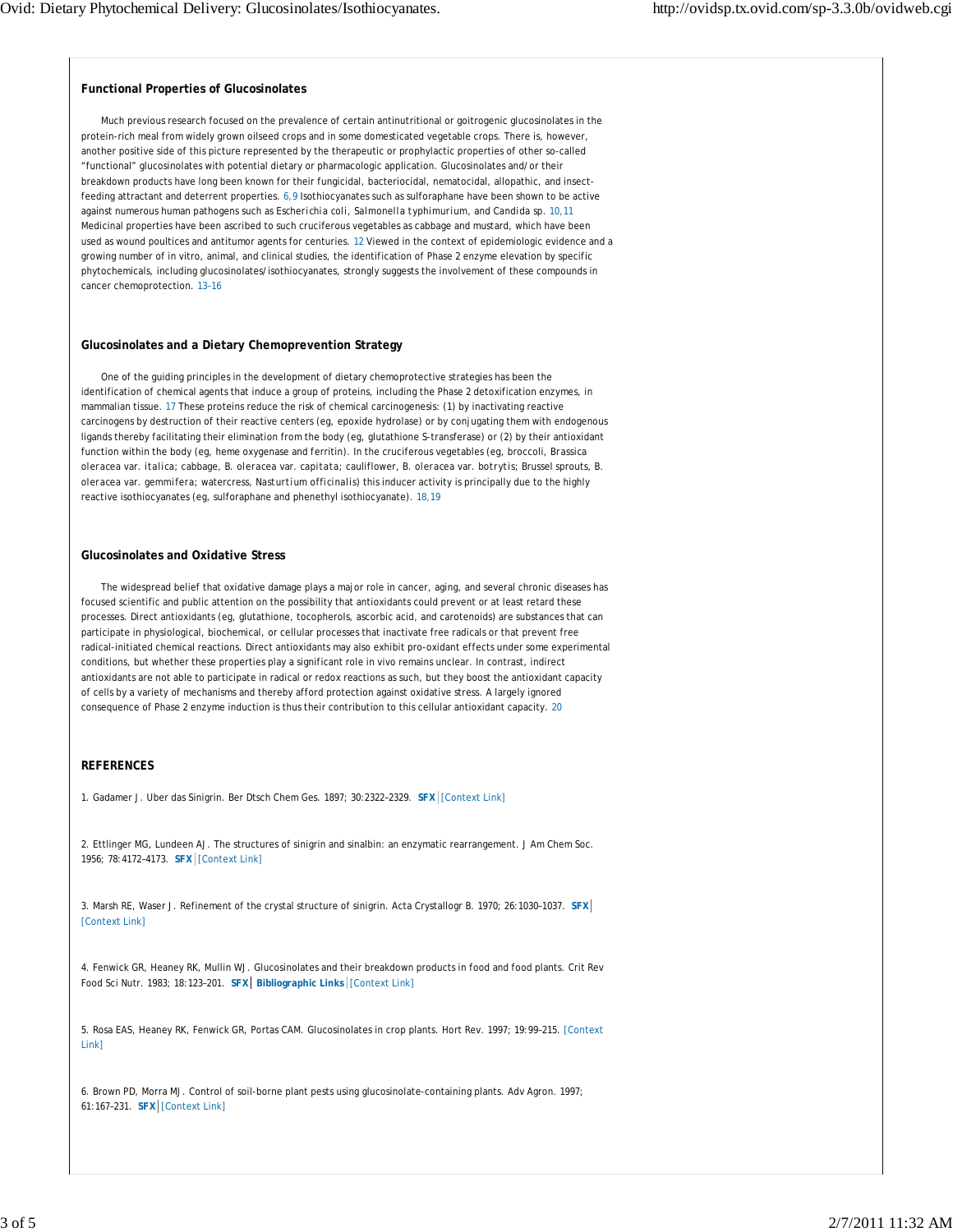